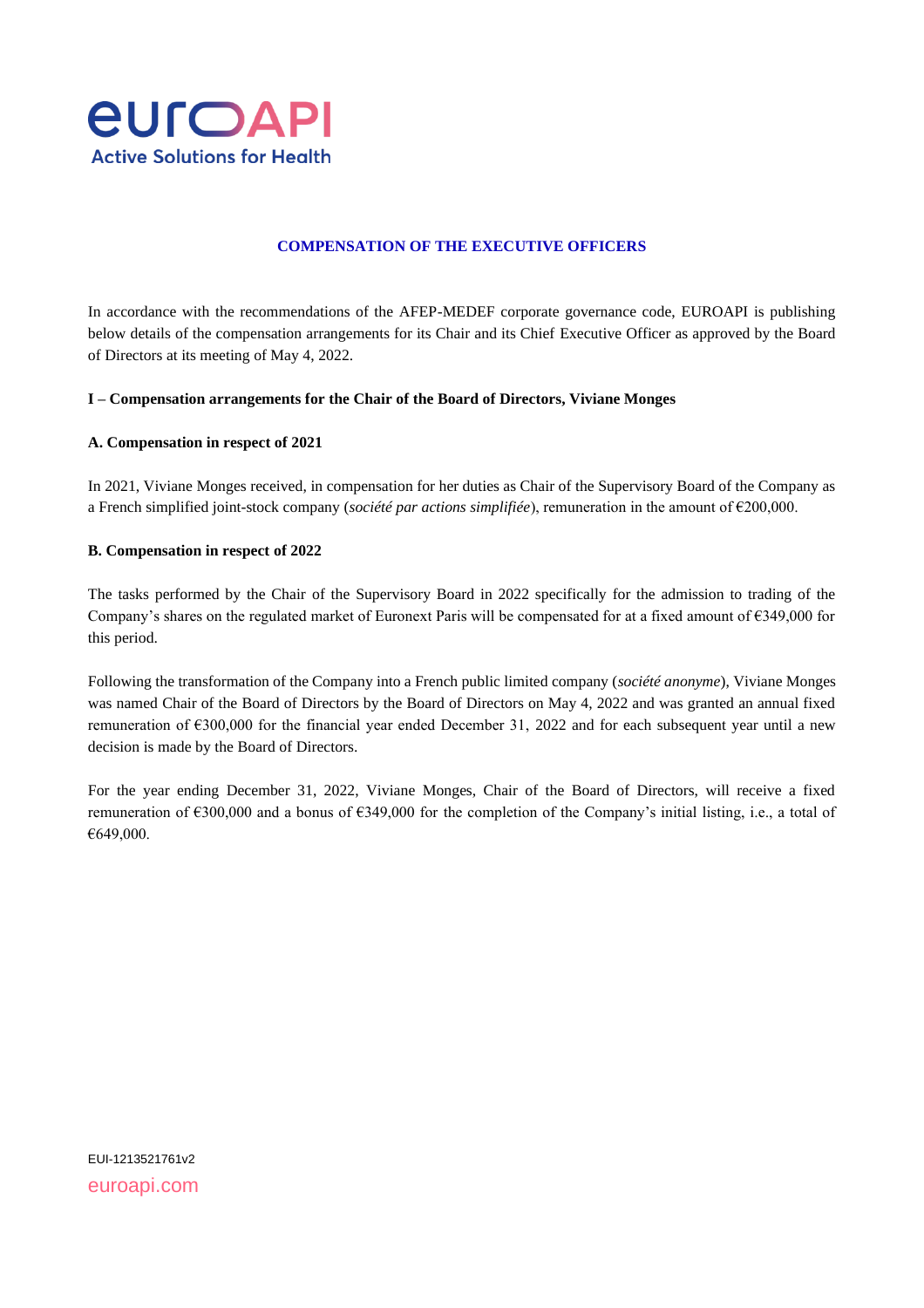## **II – Compensation arrangements for the Chief Executive Officer, Karl Rotthier**

## **A. Compensation in respect of 2020 and 2021**

The remuneration for Karl Rotthier, Chairman of the Company in the form of a French simplified joint-stock company (*société par actions simplifiée*) was determined with respect to his permanent employment contract signed with Sanofi Chimie, a subsidiary of Sanofi, which ended with his resignation effective as of September 30, 2021, and then with respect to a corporate officer contract signed with the Company and effective as of October 1, 2021. The following tables detail the remuneration granted to Karl Rotthier by the Company and by any company of the Group and of the Sanofi group during the years ended December 31, 2020 and 2021:

# *Table 1 (AMF nomenclature): Summary table of the remuneration, options and shares granted to Karl Rotthier*

|                                                                                    | FY 2020        | FY 2021                 |
|------------------------------------------------------------------------------------|----------------|-------------------------|
| Karl Rotthier, Chairman <sup>(1)</sup>                                             |                |                         |
| Remuneration due for the year (detailed in Table 2)                                | Not applicable | €1,152,500              |
| Value of the multi-year variable remuneration granted during the<br>financial year | Not applicable | €360.000 <sup>(2)</sup> |
| Value of options granted during the year (detailed in Table 4)                     | Not applicable | Not applicable          |
| Valuation of free shares allotted (detailed in Table 6)                            | Not applicable | Not applicable          |
| Total                                                                              | Not applicable | €1,512,500              |

(1) Karl Rotthier was appointed Chairman of the Company in its form as a French simplified joint-stock company (*société par actions simplifiée*) on March 31, 2021.

(2) Phantom Stock Units (PSU) Plan, in the amount of €360,000 granted by Sanofi on April 30, 2021, corresponding to the face value of the PSUs allocated. This amount is converted into a number of units (4,220 units) corresponding to the average Sanofi share price over the 20 trading days preceding the date of grant, i.e., €85.31. This allotment represented, in face value, 80% of Karl Rotthier's fixed remuneration on the date of allotment. All the PSUs are subject to the same performance conditions as the Sanofi performance shares plan authorized by the shareholders' meeting of April 30, 2021, in its 24th resolution and awarded on the same date.

These units will be converted into a cash bonus on May 1, 2024, on the basis of a valuation of the units corresponding to the value of the Sanofi shares (average Sanofi share price over the past 20 trading days), except in the event of the admission to trading of the Company's shares on the regulated market of Euronext Paris; in this case, all the units will be immediately vested and converted into cash on the basis of the average opening price of Sanofi shares over the 20 trading days preceding the date of the Company's initial listing.

## *Table 2 (AMF nomenclature): Summary table of the remuneration of Karl Rotthier*

|                         | FY 2020            |                        | FY 2021               |                        |  |
|-------------------------|--------------------|------------------------|-----------------------|------------------------|--|
|                         | <b>Amounts due</b> | <b>Amounts</b><br>paid | <b>Amounts</b><br>due | <b>Amounts</b><br>paid |  |
| Karl Rotthier, Chairman |                    |                        |                       |                        |  |
| Fixed remuneration      | Not applicable     | Not applicable         | €450,000              | €450,000               |  |

EUI-1213521761v2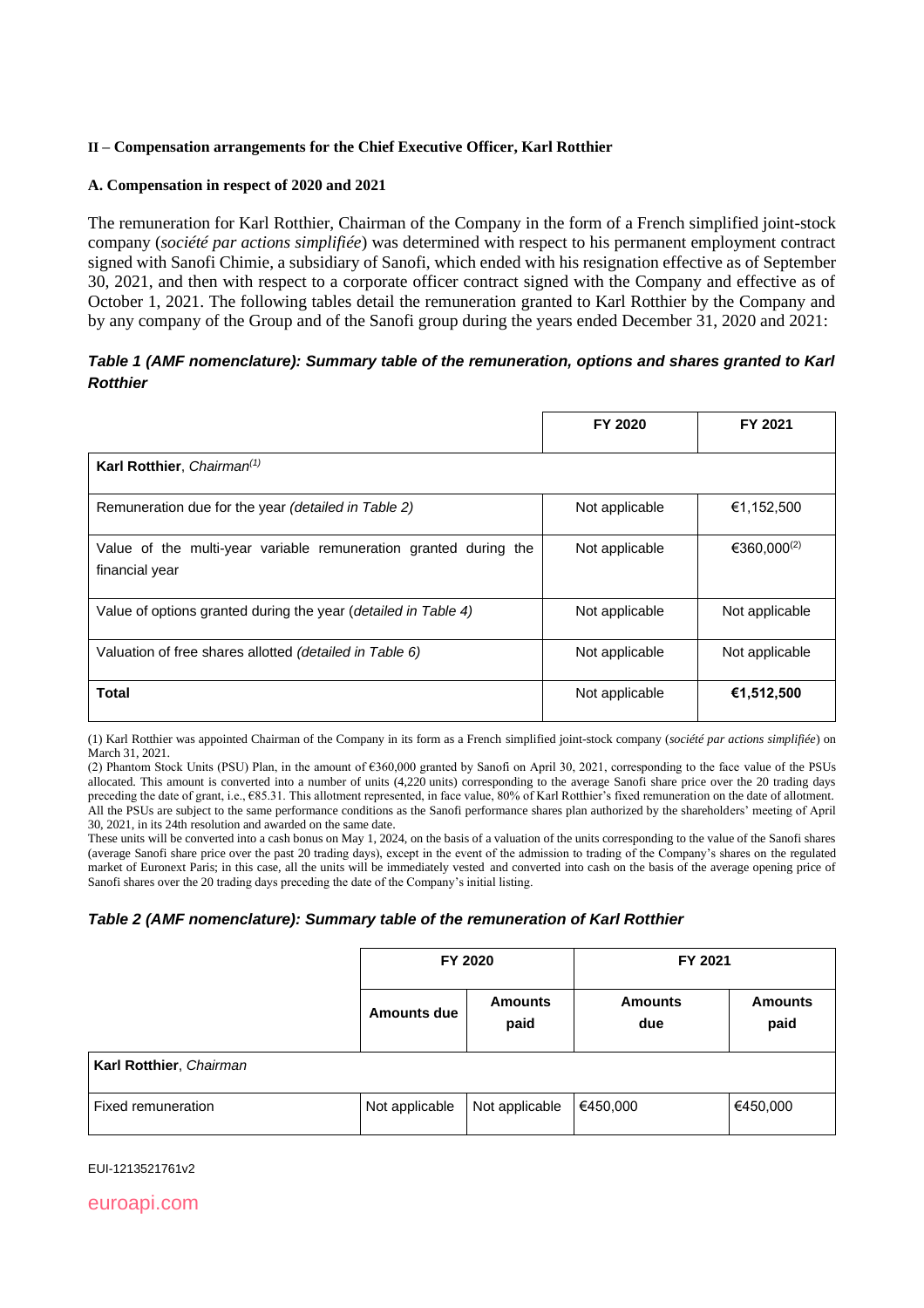|                                             | FY 2020            |                        | FY 2021               |                        |  |
|---------------------------------------------|--------------------|------------------------|-----------------------|------------------------|--|
|                                             | <b>Amounts due</b> | <b>Amounts</b><br>paid | <b>Amounts</b><br>due | <b>Amounts</b><br>paid |  |
| Annual variable remuneration <sup>(1)</sup> | Not applicable     | Not applicable         | €500,000              | €500,000               |  |
| Multi-year variable remuneration            | Not applicable     | Not applicable         | €0                    | €0                     |  |
| Pension $(2)$                               | Not applicable     | Not applicable         | €142,500              | €142,500               |  |
| Exceptional remuneration                    | Not applicable     | Not applicable         | €0                    | €0                     |  |
| Benefits in $\text{kind}^{(3)}$             | Not applicable     | Not applicable         | €60,000               | €60,000                |  |
| <b>Total</b>                                | Not applicable     | Not applicable         | €1,152,500            | €1,152,500             |  |

(1) The annual variable remuneration was subject to performance conditions achieved at 122% on the basis of a  $6360,000$  budget with a 1.14 coefficient based on the results of the Sanofi group.

(2) Karl Rotthier is eligible for an "*Article 82*" (French General Tax Code) supplemental collective pension plan. Under this plan, he benefitted for financial year 2021 from a contribution corresponding to 15% of the reference remuneration (monthly fixed and variable remuneration), of which 50% was paid as a gross insurance premium to an "*Article 82*" life insurance account and 50% in the form of a cash indemnity classified as salary.

(3) Benefits in kind corresponds to a Company's vehicle and the provision of housing for a period of 12 months from the date of hiring of Mr. Karl Rotthier.

# *Table 11 (AMF nomenclature)*

The following table provides details on the terms and conditions of remuneration and other benefits for corporate officers:

| <b>Corporate officers</b>     | <b>Employment</b><br>contract |     | <b>Supplementary</b><br>pension plan                                |     | <b>Payments or</b><br>benefits due or<br>likely to be due as<br>a result of<br>termination or<br>change of office |     | <b>Indemnities pursuant</b><br>to a non-compete<br>clause |           |
|-------------------------------|-------------------------------|-----|---------------------------------------------------------------------|-----|-------------------------------------------------------------------------------------------------------------------|-----|-----------------------------------------------------------|-----------|
|                               | Yes                           | No. | Yes                                                                 | No. | Yes                                                                                                               | No. | Yes                                                       | <b>No</b> |
| Karl<br>Rotthier,<br>Chairman |                               | X   | X<br>Article 82<br><b>CGI</b><br>(French<br>General<br>Tax<br>Code) |     | X                                                                                                                 |     | X                                                         |           |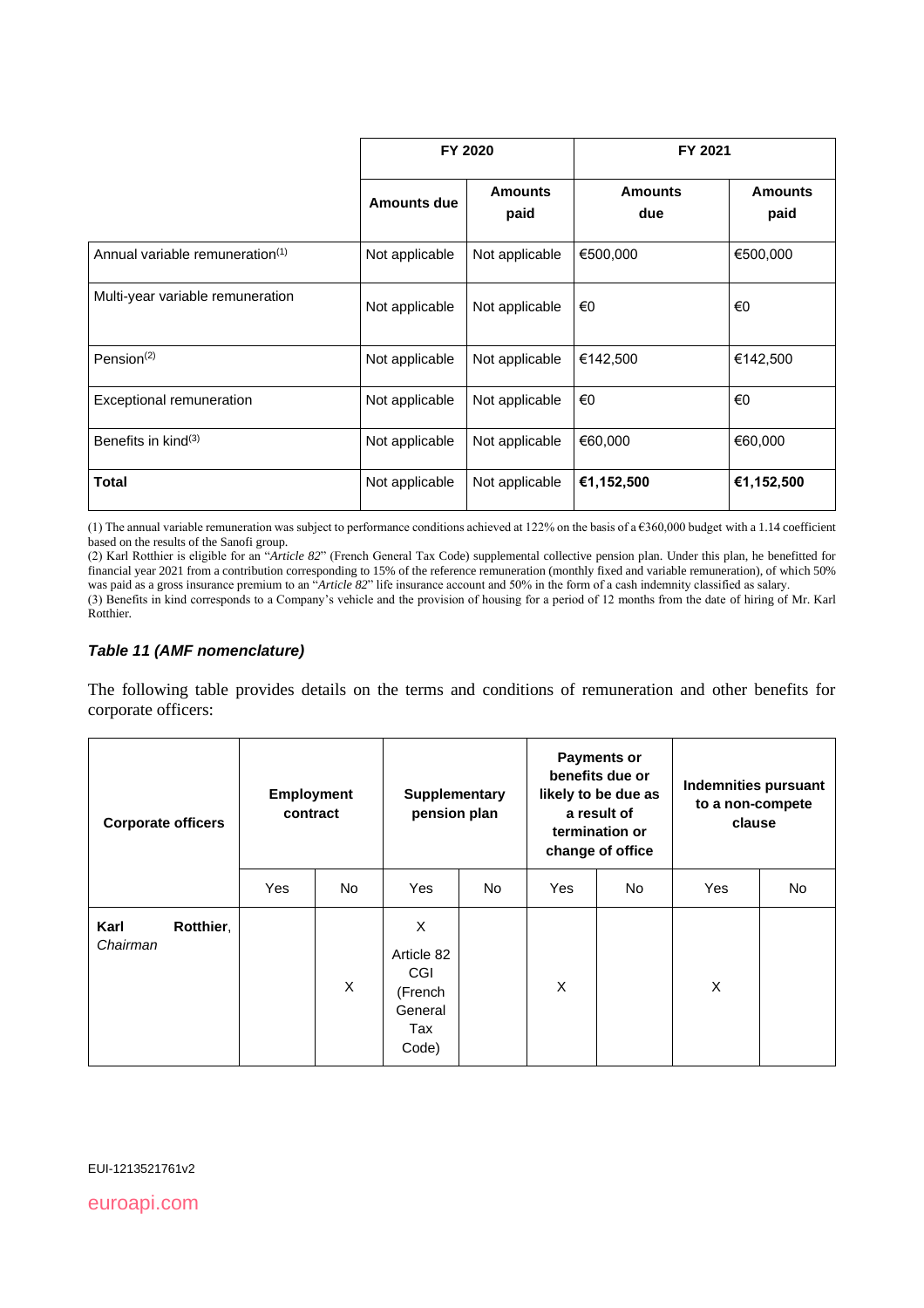### **B. Compensation in respect of 2022**

Following the transformation of the Company into a French public limited company (*société anonyme*), the Board of Directors on May 4, 2022 decided to set the remuneration of Mr. Karl Rotthier for his duties as the Company's Chief Executive Officer as follows:

- − An annual fixed remuneration in the gross amount of €450,000;
- − An annual variable remuneration in a gross amount equal to 80% of the fixed remuneration if the target objectives are achieved.

The following performance criteria are planned for financial year 2022, with the weightings indicated below (each objective may be exceeded up to a maximum of 150%):

- o *Amount of revenue* (20%) ;
- o *Core EBITDA margin* expressed as a percentage of revenue (30%);
- o *Core Free Cash Flow conversion (Core FCF Conversion)* expressed as a percentage (20%);
- o *Accomplishment of the strategic roadmap*, which may include qualitative and precisely measurable criteria (20%); and
- o *ESG criteria, according to an ESG roadmap approved by the Board of Directors* and a diversity criterion for the Group's extended management team comprising the Executive Committee and key executives in key positions of the Company, for the year 2022 (10%);
- A long-term incentive plan (aligned with the one that will be set up for the Company's principal managers), the estimated value of which will be capped at 130% of the fixed remuneration of the Chief Executive Officer. This incentive will be composed of both stock options and performance shares. The stock options and the performance shares granted under these plans will be granted (i) subject to the condition of meeting performance criteria over a period of three consecutive years and (ii) subject to a continuous employment condition also over a period of three consecutive years. Thus, the stock options and the performance shares will be exercisable or vested in the Chief Executive Officer, provided that his term of office is still in effect at the end of the above-mentioned period;
- − Benefits in kind consisting of the use of a Company vehicle or a car allowance;
- − Eligibility for an "*Article 82*" (French General Tax Code) supplemental collective pension plan, which also benefits the other executives whose positions are classified as "Executive Level 1 or 2" in the grid in force within the Group. Under this plan, the CEO benefits from a contribution which corresponds to 15% of the reference remuneration (monthly fixed and variable remuneration), of which half is paid as a gross insurance premium to an insurer and half in the form of a cash indemnity classified as salary;
- − The benefit of the accident and health insurance system as the Group's employees in France, plans to which he is subject and to which he contributes;
- − A "co-investment" plan: the Chief Executive Officer intends to purchase from Sanofi a number of shares of the Company for an amount of  $6360,000$  at a share price equal to the average of the daily volume-weighted average prices of the Company's shares over a period of 20 days from the time of the admission to trading of the Company's shares on the regulated market of Euronext Paris, i.e., May

EUI-1213521761v2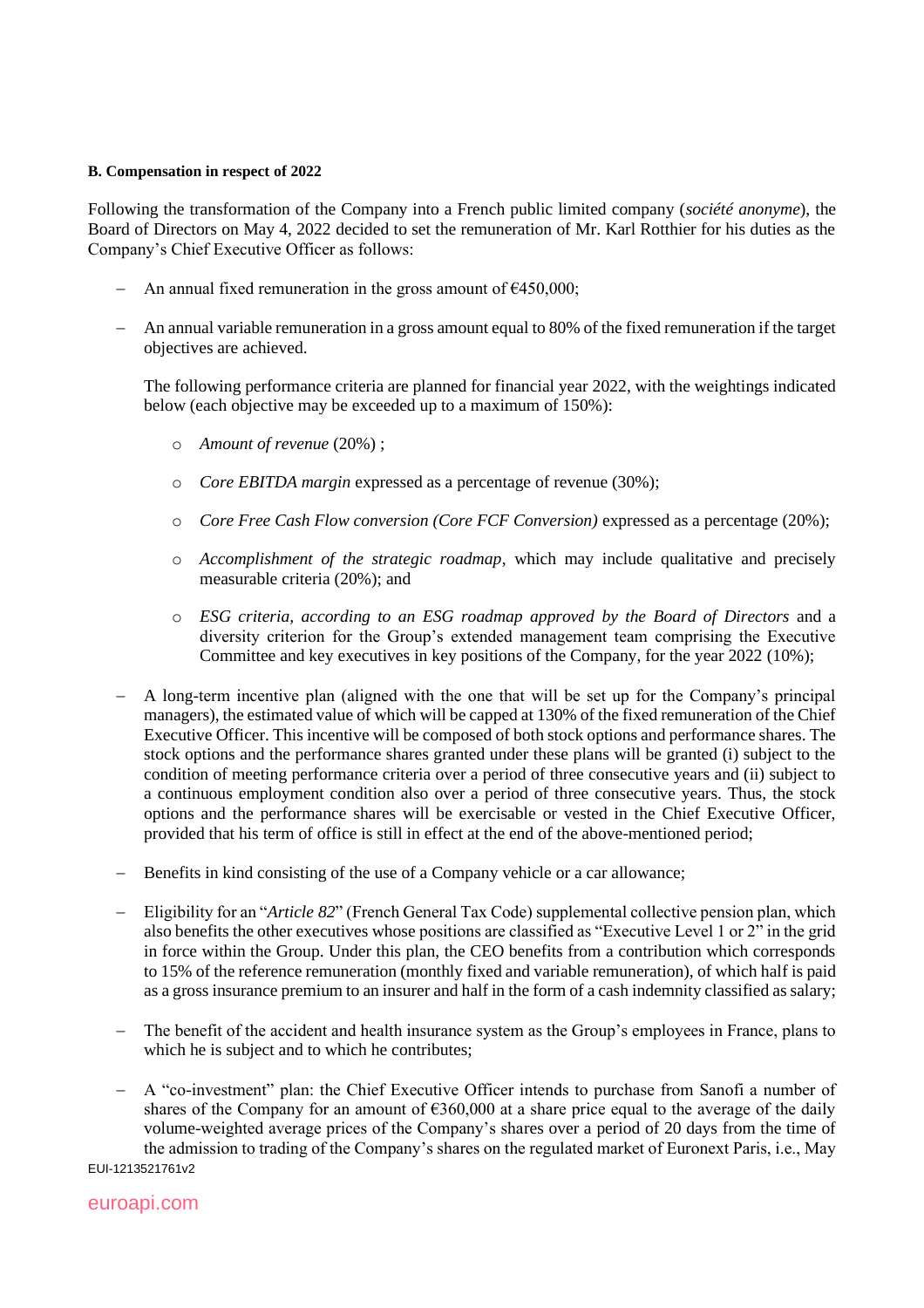6, 2022. A grant of performance shares of the Company for a face value of up to seven times the amount invested is being considered. The performance shares will be fully vested only at the end of a three-year period, and will be subject to performance conditions in line with the objectives indicated by the Company in the Prospectus. They will be transferable only at the end of a one-year lock-up period following vesting. The Chief Executive Officer will have to hold 25% of these allocated performance shares in registered form until the end of his mandate.

The performance conditions for the performance shares and stock options comprising the long-term incentive plan will be as follows:

With respect to the performance shares, the performance criteria will be based on revenue growth, Core EBITDA margin and inventory coverage<sup>1</sup>, each counting for one third. The revenue growth criterion will be measured by reference to the Group's target for the 2021-2024 period; the Core EBITDA margin will have to reach the average of the three Core EBITDA margins objective for the 2022-2024 period and reach the objective of the Core EBITDA margin for the financial year 2024; and the inventory coverage criterion will have to reach the Group's target at the end of the last year of the 2022-2024 period. Performance shares will vest according to the rate of achievement of the criteria, at 35% if two of the three criteria are met at the target level; 70% if all three criteria are met at the target level; and 100% if two criteria are met at 110% of the Group's targets and the third criterion is met at the target level.

The stock options granted to the Chief Executive Officer shall include a performance condition linked to revenue growth, measured against the Group's target for the 2021-2024 period. The stock options will become exercisable according to the rate of achievement of the criterion, at 33% if the criterion is achieved at the target level over the period; 66% if the criterion is achieved at 110% over the period; and 100% if the internal revenue growth budget is achieved over the period.

The performance conditions of the performance shares granted under the "co-investment" plan will be as follows: internal performance conditions for 75% (growth in revenue, Core EBITDA margin and inventory coverage (as defined above), each counting for 25%) and a condition such as Total Shareholder Return (TSR) compared to a panel of companies and the CAC Mid 60 index, thus remunerating the profitability for the shareholder for 25%. With regard to internal performance conditions, the revenue growth criterion will be measured against the Group's target for the 2021-2024 period; the Core EBITDA margin will have to reach the average of the objective of the Core EBITDA margins for the 2022-2024 period and the objective of the Core EBITDA margin for financial year 2024; and the inventory coverage criterion will have to reach the Group's target at the end of the last year of the 2022-2024 period. Performance shares will vest according to the rate of achievement of the criteria, at 35% if two of the three criteria are met at target level; 70% if all three criteria are met at target level; and 100% if all three criteria are met at the internal budget level. The performance condition such as TSR will be based on two indicators (median of a panel of selected companies during the 2022-2023 period, comparison with the CAC Mid 60 index during the 2022-2024 period). The performance shares will vest according to the rate of achievement of the criteria, at 50% in case of achievement of the French index at 110% and if EUROAPI is ranked behind the median of the panel of selected companies; and 100% in case of achievement of the index at 110% and if EUROAPI is at the median of the panel of selected companies, subject to certain adjustments in the event of a change of control of the Company.

EUI-1213521761v2 <sup>1</sup> Inventory coverage corresponds to inventory value (as reported in the Group's consolidated financial statements) divided by the Group's consolidated revenue multiplied by 365.